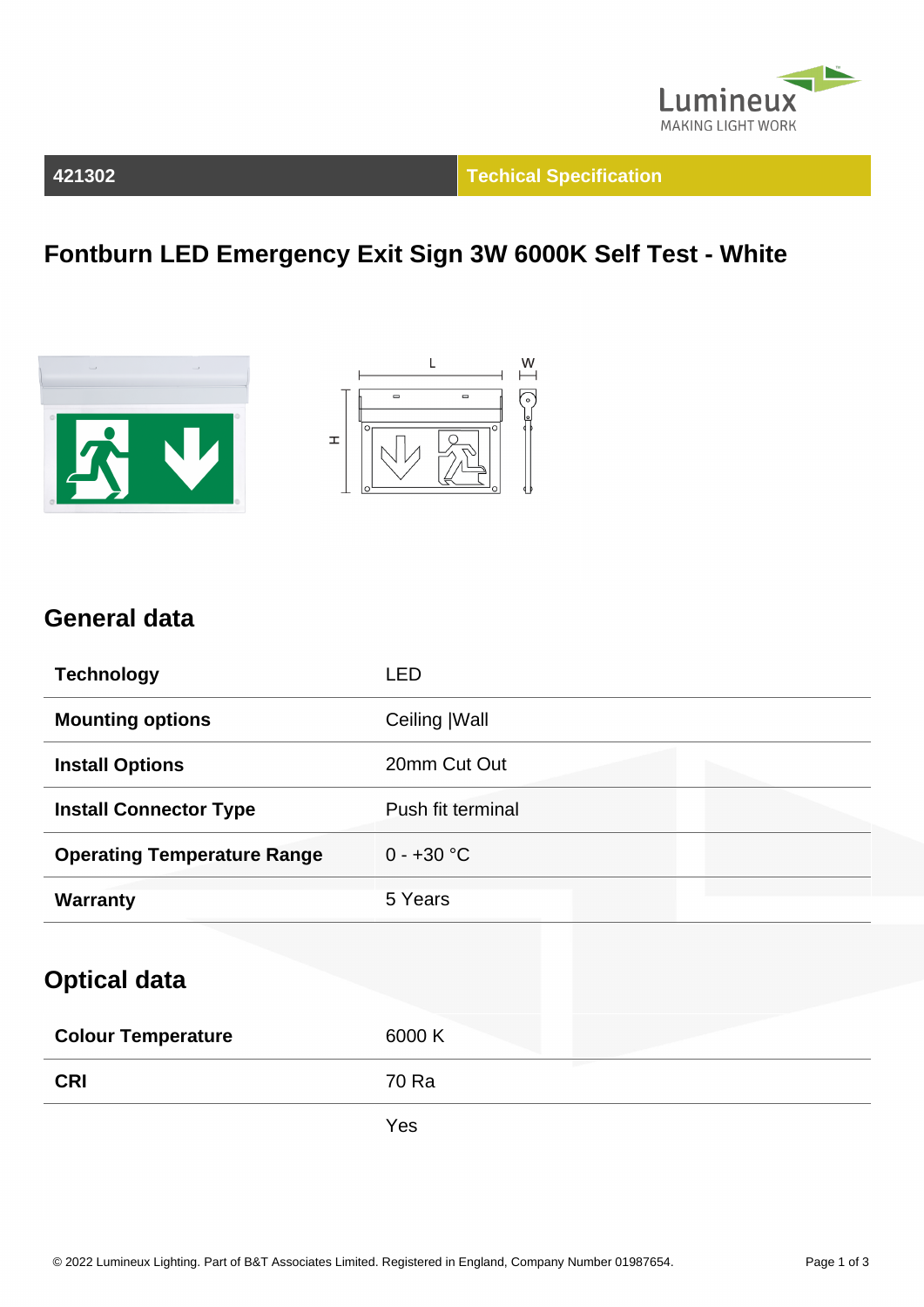| <b>Electrical data</b>    |                  |  |
|---------------------------|------------------|--|
| <b>Wattage +/-10%</b>     | 3 W              |  |
| Lifetime data             |                  |  |
|                           |                  |  |
| Lifespan L70 B50 @25°C    | 30000 Hrs        |  |
| <b>Emergency data</b>     |                  |  |
|                           |                  |  |
| <b>Battery Type</b>       | LiFeP04          |  |
| <b>Battery Capacity</b>   | 1500mAh          |  |
| <b>Battery Warranty</b>   | 2 Years          |  |
| <b>Recharge Time</b>      | 24 Hours         |  |
| <b>Emergency Type</b>     | Maintained       |  |
| <b>Test Procedure</b>     | <b>Self Test</b> |  |
| <b>Emergency Duration</b> | 3 Hours          |  |
| <b>Emergency Output</b>   | 40 lm            |  |
|                           |                  |  |
| <b>Physical Data</b>      |                  |  |
|                           |                  |  |

| <b>Housing Colour</b>    | White RAL9016 |
|--------------------------|---------------|
| <b>Body Material</b>     | Polycarbonate |
| <b>IP Rating</b>         | 20 IP         |
| <b>Diffuser Material</b> | Polycarbonate |